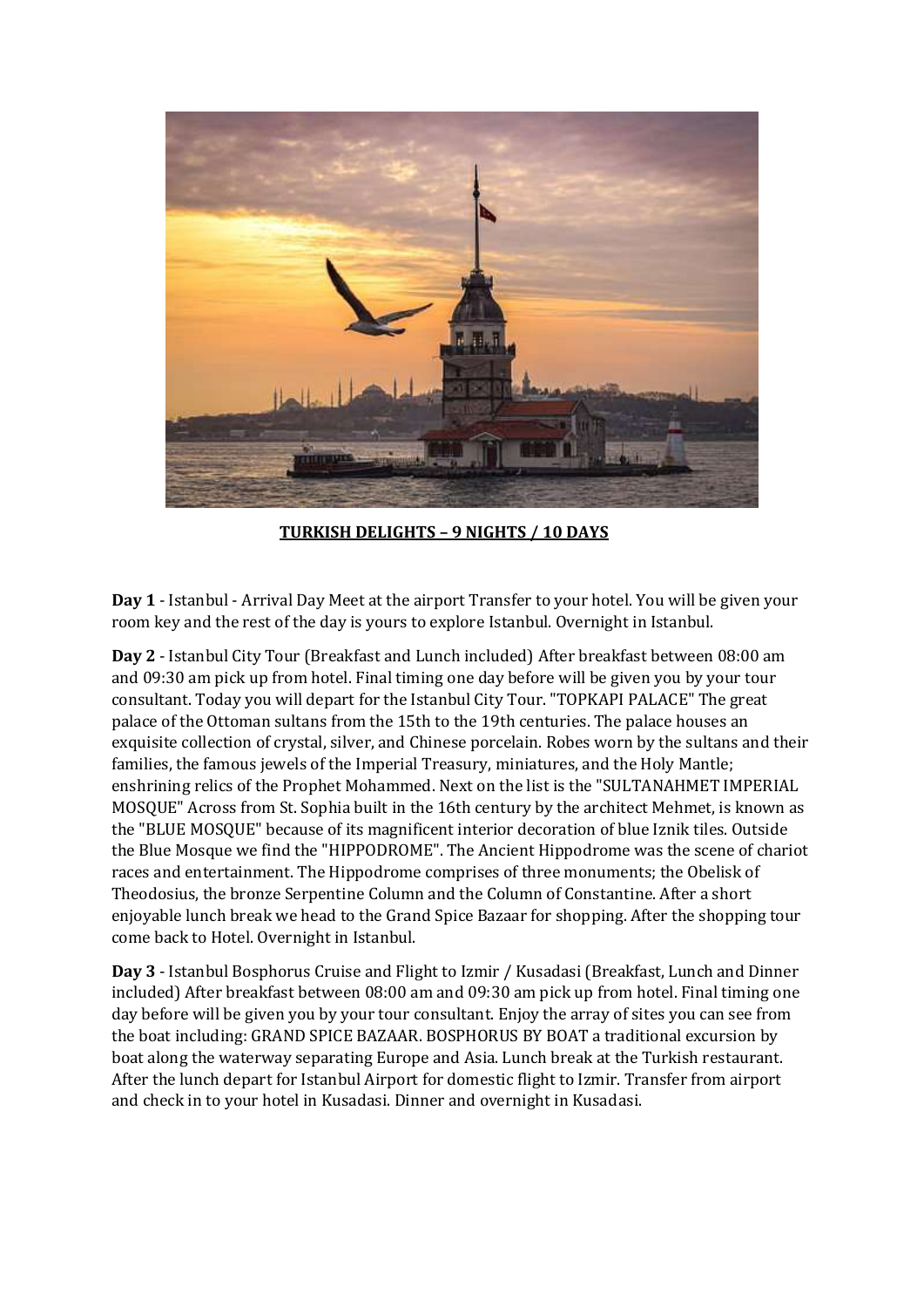**Day 4** - Kusadasi - Ephesus Tour - Turkish Village Sirince (Breakfast, Lunch and Dinner included) After breakfast between 08:00 am and 09:30 am pick up from hotel. Final timing one day before will be given you by your tour consultant. Departure from hotel fully guided tour of Ephesus, one of the best preserved ancient sites in the world en-route, visiting the Temple of Artemis, Curetes street, famous Roman baths, Celsus Library and Grand theatre. Lunch break around 13:00pm. After the lunch, we will visit a place which continues to perform one of the oldest arts of Turkey; a carpet weaving centre. After Lunch we will do a Turkish Village Tour. Sirince's construction style today belongs to Anatolian Greeks. The houses on the slope are all Orginal with their white paints. Sirince Village also has a fantastic reputation for making some of the best wines in Turkey - especially fruit wines. We will visit the vineyards and it is time to learn how to make fruit wine with Turkish wine makers. In the evening you will be tested about your knowledge of making fruit wine. On the way we will visit one of the famous leather production centers of the region, where you will have the opportunity to get a good factory rate. On this guided tour, you will avoid the constant nagging and sometimes bullying that is well known in the markets of Turkey. Enabling you to enjoy the shopping experience whilst gaining the knowledge of the ancient craftsmen Overnight in Kusadasi.

**Day 5** - Kusadasi - Pamukkale Tour (Breakfast, Lunch and Dinner included) At 08:00 we depart for Pamukkale. We will check at the hotel around 12.00 and we have a lunch break until 13.30. Afterwards we shall visit the calcium terraces of Pamukkale (cotton castle) and the ruins of Hierapolis, then walk around this natural phenomenon and have the option of lying in the waters of the natural springs. Overnight in Pamukkale

**Day 6** - Pamukkale to Antalya (Breakfast, Lunch and Dinner included) After breakfast, at 10:00m we depart for Antalya. After 2 hour we will have coffee break, After coffee break then continue to Antalya. Overnight in Antalya

**Day 7** - Antalya Old City Tour and Waterfalls (Breakfast, Lunch and Dinner included) After breakfast between 08:00 am and 09:30 am pick up from hotel. Final timing one day before will be given you by your tour consultant. After breakfast drive to Antalya old City ( Kaleiçi ) Marina, Clock Tower, Hadrian's Gate, Broken Minaret, Hıdırlık Tower: Kaleici is a small historic part of Antalyas modern city, also known as the Old City of Antalya. In history it was once the sprawling modern Roman town, then the Byzantine Empire, then Seljuks, and finally the Ottoman Turkish town. The Hadrian's Gate (or Hadrianus Gate or The Three Gates is a triumphal arch which was built in the name of the Roman emperor Hadrian. Antalya's broken wonder is the Broken Minaret of the Korkut Mosque, which itself was built originally as a Roman temple in the 2nd century AD, and thus did not have a minaret at all. Hıdırlık Tower is a landmark tower of tawny stone in Antalya, Turkey, where Kaleiçi meets Karaalioglu Park. It is believed to be built in Hellenistic era on a square plan and later turned into circular tower in 2nd century AD and was either used as a fortification or a lighthouse in the past. we have lunch than depart for Duden waterfalls. All the streams of the region aim at finding their way into the Mediterranean and they pour down the slopes of the Taurus, sometimes overland sometimes underground and reaching their destination, result in lovely waterfalls, of which there are more than twenty. Lunch at the Hotel. After tour come back to hotel and rest of day is yours. Overnight in Antalya